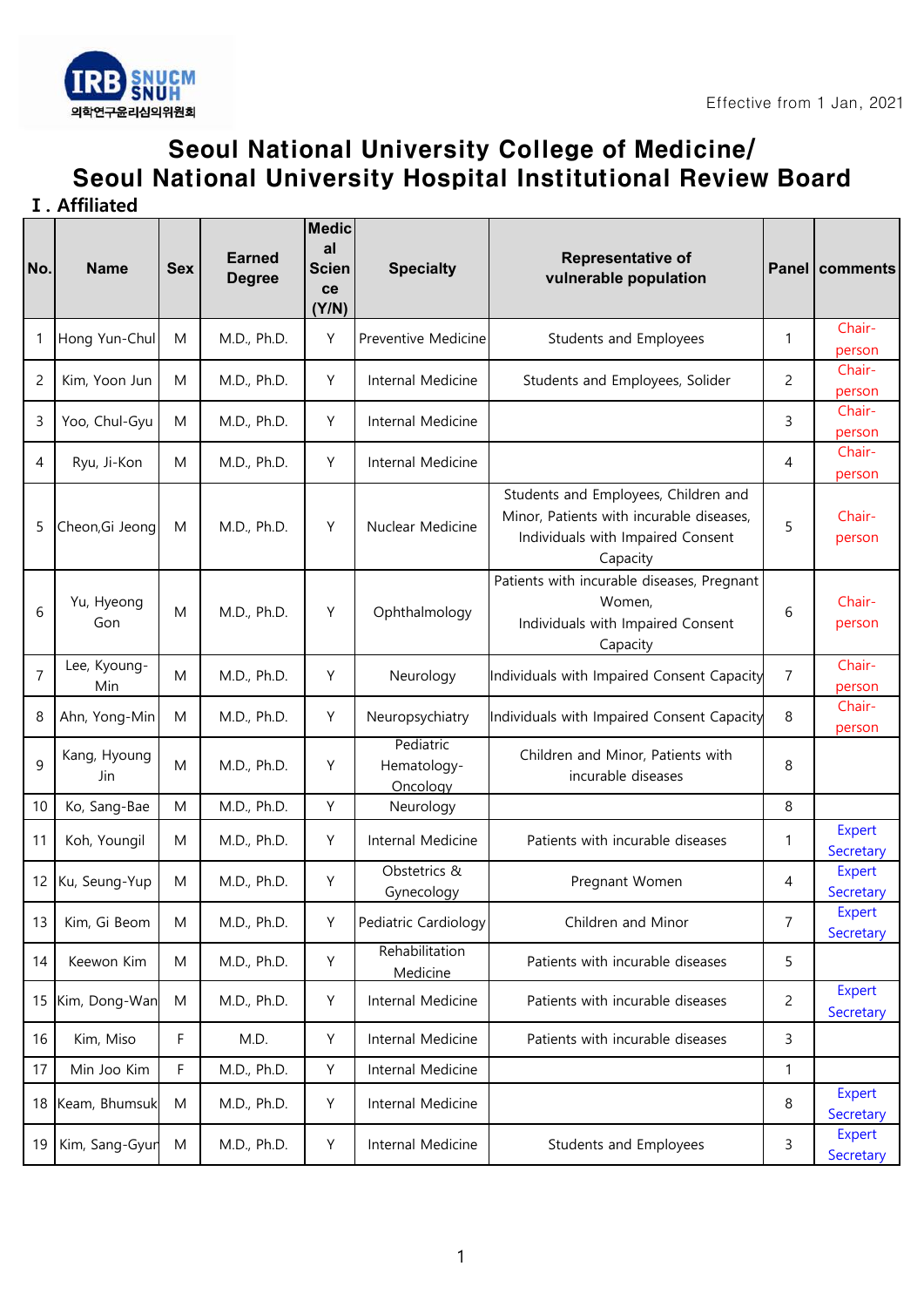

| No. | <b>Name</b>         | <b>Sex</b>  | <b>Earned</b><br><b>Degree</b> | <b>Medic</b><br>al<br><b>Scien</b><br>ce<br>(Y/N) | <b>Specialty</b>                                        | <b>Representative of</b><br>vulnerable population                                           |                | Panel   comments            |
|-----|---------------------|-------------|--------------------------------|---------------------------------------------------|---------------------------------------------------------|---------------------------------------------------------------------------------------------|----------------|-----------------------------|
| 20  | Kim, Sung Min       | M           | M.D., Ph.D.                    | Y                                                 | Neurology                                               | Individuals with Impaired Consent<br>Capacity                                               | 4              |                             |
| 21  | Kim, Su-jin         | F           | M.D., Ph.D.                    | Υ                                                 | Breast and<br><b>Endocrine Surgery</b>                  | Pregnant Women/Fetuses/Neonates,<br>Children and Minor                                      | 3              |                             |
| 22  | Seunghee - Kim      | F           | B.S                            | N                                                 | Food and Nutirion                                       | Pregnant Women/Fetuses/Neonates,<br>Children and Minor                                      | $\overline{c}$ |                             |
| 23  | Kim, A Jeong        | F           | Ph.D. in<br>Pharmacy           | Y                                                 | Pharmacy                                                | Pregnant Women/Fetuses/Neonates                                                             |                | <b>Alternates</b><br>member |
| 24  | Kim, Ock Joo        | F           | M.D., Ph.D.                    | Y                                                 | History of medicine<br>and<br><b>Medical Humanities</b> | Pregnant Women/Fetuses/Neonates,<br>Children and Minor                                      |                | <b>Alternates</b><br>member |
| 25  | Eun-Hee Kim         | F           | M.D., Ph.D.                    | Y                                                 | Anesthesia and<br>pain Medicine                         | Pregnant Women/Fetuses/Neonates,<br>Children and Minor                                      | 3              |                             |
| 26  | Jayoun Kim          | F           | Ph.D. in<br>Statistics         | Y                                                 | <b>Medical Statistics</b>                               | Pregnant Women/Fetuses/Neonates,<br>Children and Minor                                      | 6              | <b>MRCC</b>                 |
| 27  | Jeong-Min Kim       | M           | M.D., Ph.D.                    | Y                                                 | Neurology                                               | Individuals with Impaired Consent<br>Capacity                                               | 6              |                             |
| 28  | Kim, Jeong Hun      | M           | M.D., Ph.D.                    | Y                                                 | Pediatric<br>Ophthalmology                              | Students and Employees, Pregnant<br>Women, Children and Minor                               | $\overline{c}$ | Expert<br>Secretary         |
| 29  | Kim, Jung Hee       | F           | M.D., Ph.D.                    | Y                                                 | Internal Medicine                                       | Pregnant Women/Fetuses/Neonates                                                             | 6              |                             |
| 30  | Kim, Ji-hoon        | M           | M.D., Ph.D.                    | Y                                                 | Radiology                                               |                                                                                             | 6              |                             |
| 31  | Kim Taegyun         | M           | M.D., Ph.D.                    | Y                                                 | Emergency<br>Medicine                                   |                                                                                             | 3              |                             |
| 32  | Kim, Tae Min        | M           | M.D., Ph.D.                    | Y                                                 | Internal Medicine                                       | Patients with incurable diseases                                                            | 3              | Expert<br>Secretary         |
| 33  | Kim, Tae-Yong       | M           | M.D., Ph.D.                    | Y                                                 | Internal Medicine                                       | Patients with incurable diseases                                                            | 8              | Expert<br>Secretary         |
| 34  | Kim, Han-Joon       | M           | M.D., Ph.D.                    | Υ                                                 | Neurology                                               |                                                                                             | $\overline{c}$ |                             |
| 35  | Kim, Hyun Kyung     | F           | M.D., Ph.D.                    | Y                                                 | Laboratory<br>Medicine                                  | Patients with incurable diseases                                                            | 6              | Expert<br>Secretary         |
|     | 36 Kim, Hyun Kyung  | $\mathsf F$ | J.D                            | $\mathsf{N}$                                      | Science of Law                                          |                                                                                             | $\overline{7}$ |                             |
| 37  | Kim, Hyung-<br>Kwan | M           | M.D., Ph.D.                    | Y                                                 | Internal Medicine                                       | Pregnant Women/Fetuses/Neonates,<br>Children and Minor, Students and<br>Employees, Soldiers | 4              |                             |
| 38  | Kim, Hye Young      | F           | Ph.D.                          | Υ                                                 | <b>Basic Medicine</b><br>(asthma, allergy)              | Students and Employees, Pregnant<br>Women, Children and Minor                               | 8              |                             |
| 39  | Kim, Hee-Soo        | F           | M.D., Ph.D.                    | Y                                                 | Anesthesia and<br>pain Medicine                         | Children and Minor                                                                          | $\mathbf{1}$   |                             |
| 40  | Hee-Jin Kim         | F           | R.N., Ph.D.                    | Υ                                                 | Science of Nursing                                      |                                                                                             | 3              |                             |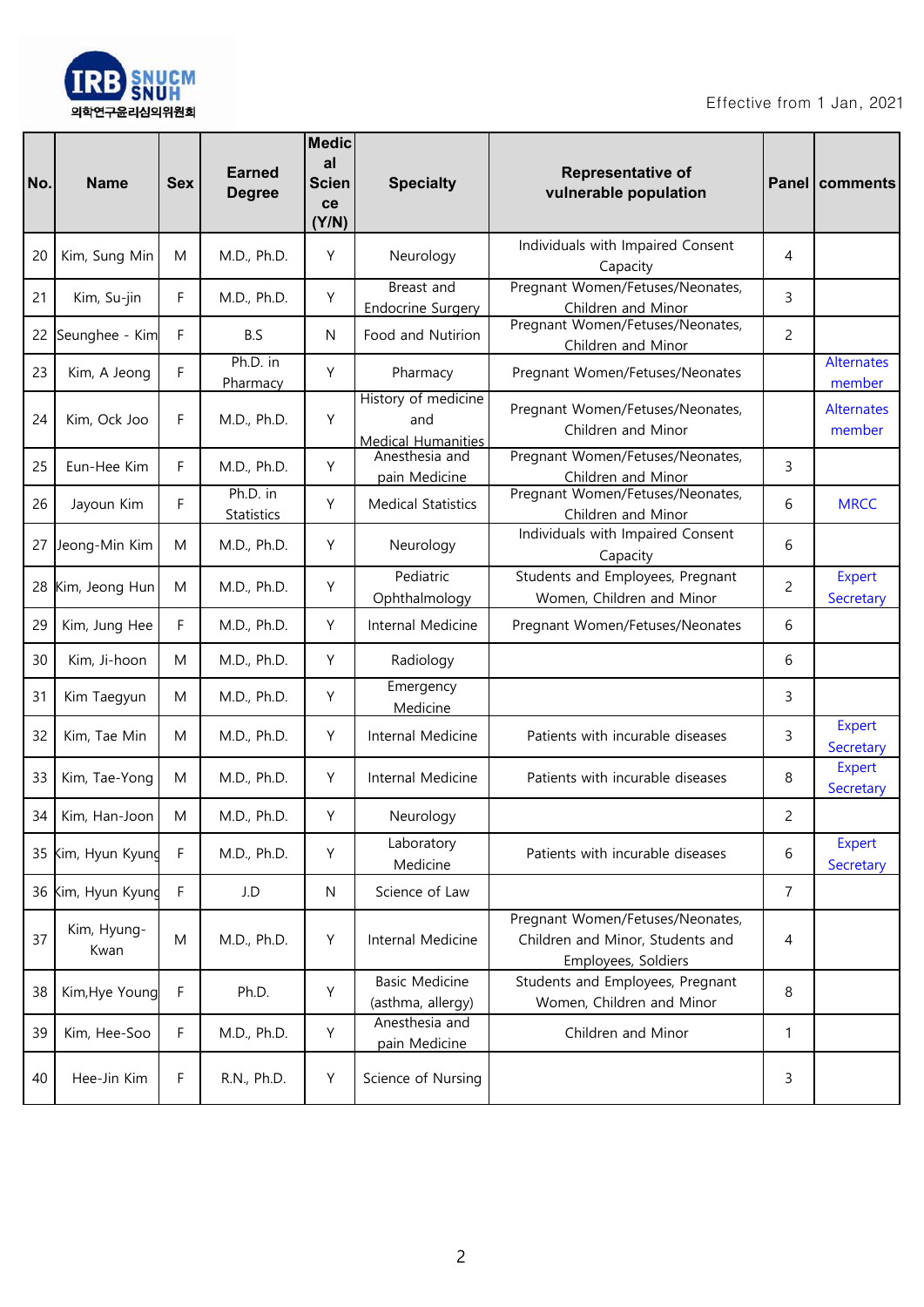

| No. | <b>Name</b>         | <b>Sex</b> | <b>Earned</b><br><b>Degree</b> | <b>Medic</b><br>al<br><b>Scien</b><br>ce<br>(Y/N) | <b>Specialty</b>                          | <b>Representative of</b><br>vulnerable population                                                                                             |                | Panel   comments            |
|-----|---------------------|------------|--------------------------------|---------------------------------------------------|-------------------------------------------|-----------------------------------------------------------------------------------------------------------------------------------------------|----------------|-----------------------------|
| 41  | Jung Hyun Roh       | M          | D.Min                          | N                                                 | Theology,<br>psychology                   | Patients with incurable diseases,<br>Children and Minor<br>Students and Employees, Soldiers,<br>Individuals with Impaired Consent<br>Capacity | 3              |                             |
| 42  | Ryu, Ho-Geol        | M          | M.D., Ph.D.                    | Y                                                 | Anesthesia and<br>pain Medicine           | Individuals with Impaired Consent<br>Capacity                                                                                                 | 4              | <b>Expert</b><br>Secretary  |
| 43  | Myung, Sun<br>Jung  | F          | M.D., Ph.D.                    | Y                                                 | Internal Medicine                         | Pregnant Women/Fetuses/Neonates,<br>Children and Minor<br>Patients with incurable diseases, Students<br>and Employees                         | 1              | <b>Expert</b><br>Secretary  |
|     | 44 Moon, Jee Youn   | F          | M.D., Ph.D.                    | Y                                                 | Anesthesia and<br>pain Medicine           |                                                                                                                                               | 8              |                             |
|     | 45 Park, Moo Kyun   | M          | M.D., Ph.D.                    | Y                                                 | Otorhinolaryngology                       | Patients with incurable diseases                                                                                                              | 1              |                             |
| 46  | SAMINA PARK         | F          | M.D., Ph.D.                    | Y                                                 | Thoracic and<br>Cardiovascular<br>Surgery | Pregnant Women/Fetuses/Neonates,<br>Children and Minor                                                                                        | 7              |                             |
|     | 47 Park, Sun-Kyung  | F          | M.D.                           | Y                                                 | Anesthesia and<br>pain Medicine           | Pregnant Women/Fetuses/Neonates,<br>Children and Minor                                                                                        | 5              |                             |
| 48  | Park, Sung-Hye      | F          | M.D., Ph.D.                    | Y                                                 | Pathology                                 |                                                                                                                                               | 7              | <b>Expert</b><br>Secretary  |
| 49  | Park, In Kyu        | M          | M.D., Ph.D.                    | Y                                                 | Thoracic and<br>Cardiovascular<br>Surgery | Students and Employees, Soldiers                                                                                                              | 6              |                             |
| 50  | Park, JH            | M          | M.D., Ph.D.                    | Y                                                 | Emergency<br>Medicine                     |                                                                                                                                               | 8              |                             |
| 51  | Park, Joong<br>Wan  | M          | M.D., Ph.D.                    | Y                                                 | Emergency<br>Medicine                     |                                                                                                                                               | 5              |                             |
| 52  | Park, Jee Eun       | F          | M.D., Ph.D.                    | Y                                                 | Neuropsychiatry                           | Individuals with Impaired Consent<br>Capacity                                                                                                 | 5              |                             |
| 53  | Park, Heung-<br>Woo | M          | M.D., Ph.D.                    | Y                                                 | Internal Medicine                         |                                                                                                                                               | $\overline{7}$ | <b>Expert</b><br>Secretary  |
| 54  | Bae Hye Jung        | F          | Ph.D. in<br>Pharmacy           | Υ                                                 | Pharmacy                                  |                                                                                                                                               |                | <b>Alternates</b><br>member |
| 55  | Dong In Suh         | M          | M.D., Ph.D.                    | Y                                                 | Pediatrics                                | Children and Minor,<br>Students and Employees                                                                                                 | 3              | <b>Expert</b><br>Secretary  |
| 56  | Suh Sung Yun        | F          | Ph.D. Cand in<br>Pharmacy      | Υ                                                 | Pharmacy                                  |                                                                                                                                               |                | <b>Alternates</b><br>member |
| 57  | Seo, Jeong-Hwa      | M          | M.D., Ph.D.                    | Y                                                 | Anesthesia and<br>pain Medicine           | Children and Minor                                                                                                                            | 3              |                             |
|     | 58 Shin Dong-Yeop   | M          | M.D., Ph.D.                    | Y                                                 | Internal Medicine                         | Patients with incurable diseases                                                                                                              | 8              |                             |
| 59  | Soohyun Shim        | F          | J.D                            | N                                                 | Science of Law                            | Students and Employees, Individuals with<br>Impaired Consent Capacity                                                                         | 6              |                             |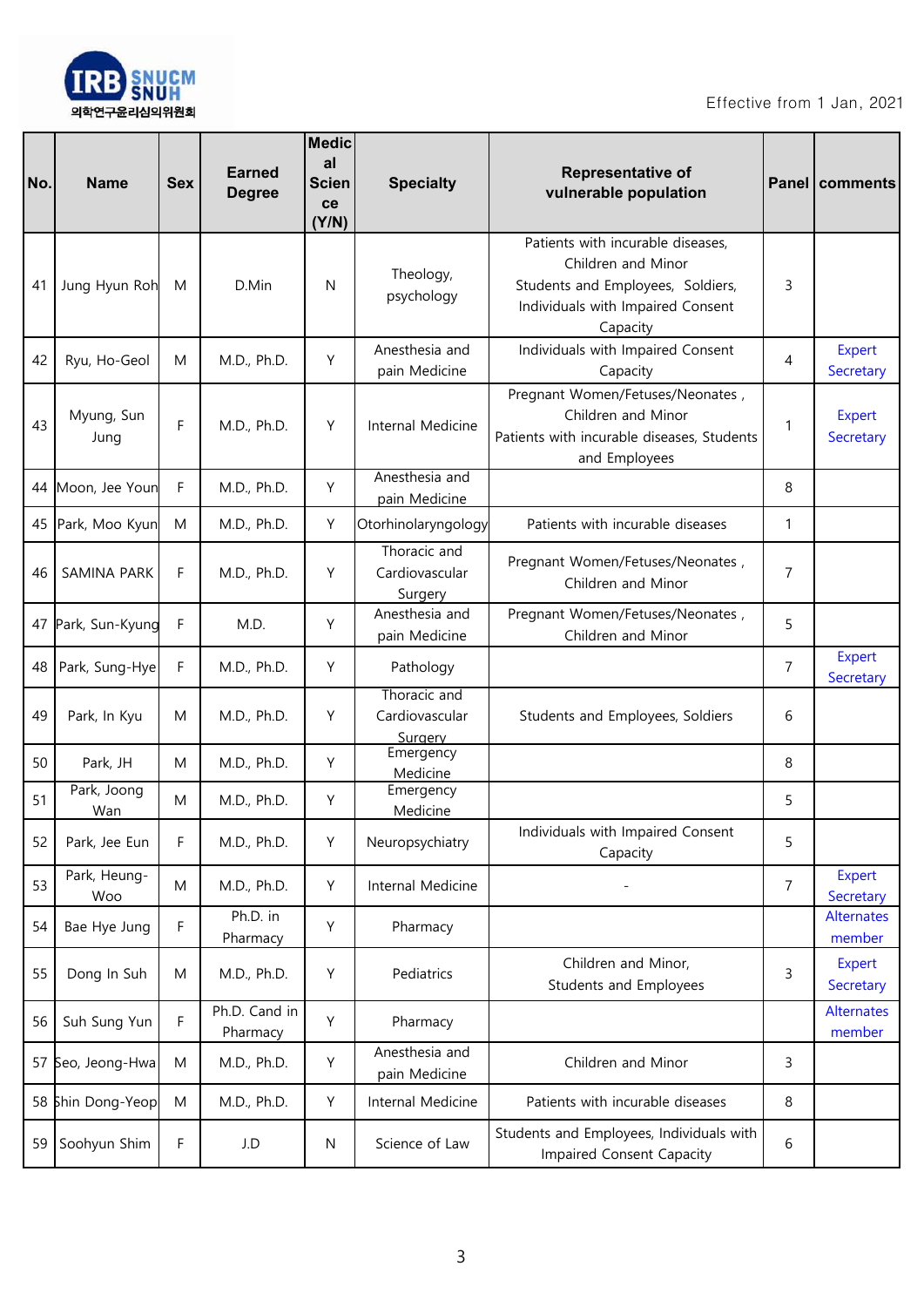

| No. | <b>Name</b>         | <b>Sex</b> | <b>Earned</b><br><b>Degree</b> | <b>Medic</b><br>al<br><b>Scien</b><br>ce<br>(Y/N) | <b>Specialty</b>                             | <b>Representative of</b><br>vulnerable population                                                          |                | Panel   comments           |
|-----|---------------------|------------|--------------------------------|---------------------------------------------------|----------------------------------------------|------------------------------------------------------------------------------------------------------------|----------------|----------------------------|
| 60  | Yang, Han-Mo        | M          | M.D., Ph.D.                    | Υ                                                 | Internal Medicine                            |                                                                                                            | 1              |                            |
| 61  | Oh, Do-Youn         | F          | M.D., Ph.D.                    | Υ                                                 | Internal Medicine                            | Patients with incurable diseases, Pregnant<br>Women/Fetuses/Neonates                                       | 6              | <b>Expert</b><br>Secretary |
| 62  | Oh, Myoung-<br>Don  | M          | M.D., Ph.D.                    | Υ                                                 | Internal Medicine                            | Patients with incurable diseases, Soldiers                                                                 | 8              | <b>Expert</b><br>Secretary |
| 63  | Oh, Byung-Mo        | M          | M.D., Ph.D.                    | Y                                                 | Rehabilitation<br>Medicine                   | Patients with incurable diseases,<br>Individuals with Impaired Consent<br>Capacity                         | 1              |                            |
| 64  | Wu, Hong-Gyun       | M          | M.D., Ph.D.                    | Υ                                                 | Radiation Oncology                           |                                                                                                            | 3              |                            |
| 65  | Yoo, Seokha         | M          | M.D., Ph.D.                    | Y                                                 | Anesthesia and<br>pain Medicine              |                                                                                                            | 2              |                            |
| 66  | Ryoo, Seung-<br>Bum | M          | M.D., Ph.D.                    | Υ                                                 | General Surgery                              | Patients with incurable diseases,<br>Students and Employees, Individuals with<br>Impaired Consent Capacity | 6              |                            |
| 67  | Yongjae Yoo         | M          | M.D., Ph.D.                    | Y                                                 | Anesthesia and<br>pain Medicine              | Patients with incurable diseases, Soldiers                                                                 | 7              |                            |
| 68  | Je-Yeon Yun         | F          | M.D., Ph.D.                    | Υ                                                 | Neuropsychiatry                              | Pregnant Women/Fetuses/Neonates,<br>Children and Minor,<br>Individuals with Impaired Consent<br>Capacity   | 2              |                            |
| 69  | Lee, Kyung-Hun      | M          | M.D., Ph.D.                    | Υ                                                 | Internal Medicine                            | Patients with incurable diseases                                                                           | 7              |                            |
| 70  | Daikeon Lee         | M          | M.Div                          | N                                                 | Theology, Education                          | Students and Employees, Individuals with<br>Impaired Consent Capacity                                      | 4              |                            |
| 71  | Lee, Dong Hun       | M          | M.D., Ph.D.                    | Υ                                                 | Dermatology                                  | Children and Minor,<br>Students and Employees                                                              | $\overline{c}$ | <b>Expert</b><br>Secretary |
| 72  | Lee, Maria          | F          | M.D., Ph.D.                    | Υ                                                 | Obstetrics &<br>Gynecology                   | Pregnant Women/Fetuses/Neonates,<br>Children and Minor                                                     | $\overline{7}$ |                            |
| 73  | Lee, Sang Hyub      | ${\sf M}$  | M.D., Ph.D.                    | Υ                                                 | Internal Medicine                            |                                                                                                            | $\overline{c}$ |                            |
| 74  | Lee, Su Hyun        | F          | M.D., Ph.D.                    | Υ                                                 | Radiology                                    |                                                                                                            | 2              |                            |
| 75  | Lee, Seung-Pyo      | M          | M.D., Ph.D.                    | Y                                                 | Internal Medicine                            |                                                                                                            | 6              |                            |
| 76  | Lee, Young Ah       | F          | M.D., Ph.D.                    | Υ                                                 | Pediatric<br>Endocrinology and<br>Metabolism | Children and Minor                                                                                         | 7              |                            |
| 77  | Lee, Yu Jin         | F          | M.D., Ph.D.                    | Y                                                 | Neuropsychiatry                              | Patients with incurable diseases,<br>Individuals with Impaired Consent<br>Capacity                         | 4              |                            |
| 78  | Joo Ho Lee          | M          | M.D., Ph.D.                    | Y                                                 | Radiation Oncology                           |                                                                                                            | 5              |                            |
| 79  | Ji-Hyun Lee         | F          | M.D., Ph.D.                    | Υ                                                 | Anesthesia and<br>pain Medicine              |                                                                                                            | 8              |                            |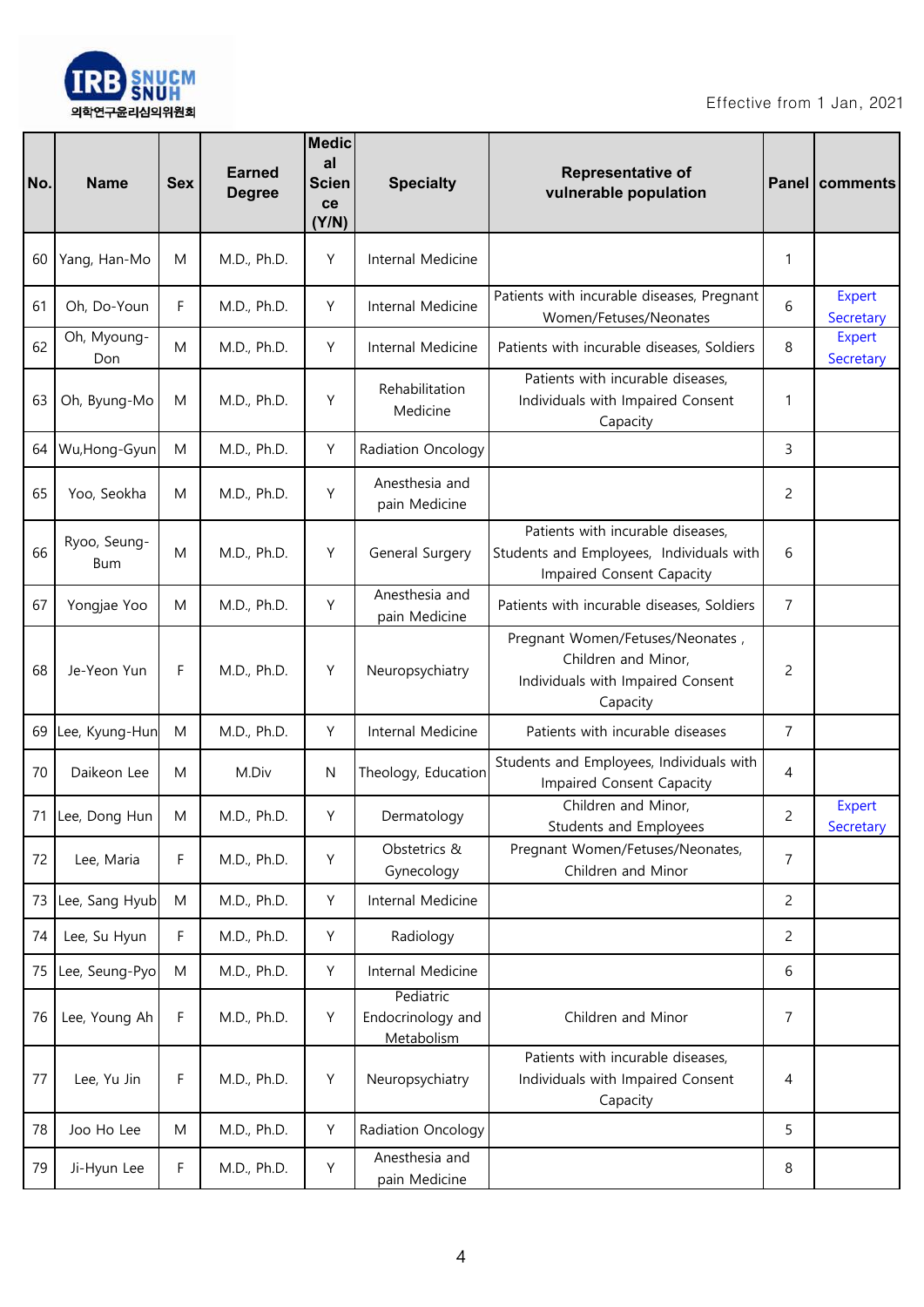

| No. | <b>Name</b>            | <b>Sex</b> | <b>Earned</b><br><b>Degree</b> | <b>Medic</b><br>al<br><b>Scien</b><br>ce<br>(Y/N) | <b>Specialty</b>                               | <b>Representative of</b><br>vulnerable population                                                                                                                        |                | <b>Panel   comments</b>     |
|-----|------------------------|------------|--------------------------------|---------------------------------------------------|------------------------------------------------|--------------------------------------------------------------------------------------------------------------------------------------------------------------------------|----------------|-----------------------------|
| 80  | Lee, Hajeong           | F          | M.D., Ph.D.                    | Υ                                                 | Internal Medicine                              | Patients with incurable diseases<br>Pregnant Women, Children and Minor,<br>Students and Employees                                                                        | 6              |                             |
| 81  | Lee, Hannah            | F          | M.D., Ph.D.                    | Υ                                                 | Anesthesia and<br>pain Medicine                | Pregnant Women/Fetuses/Neonates                                                                                                                                          | 6              |                             |
| 82  | Lee Hyun Jung          | F          | M.D., Ph.D.                    | Y                                                 | Internal Medicine                              | Students and Employees                                                                                                                                                   | 4              |                             |
| 83  | Lee, Howard            | M          | M.D., Ph.D.                    | Υ                                                 | Clinical<br>Pharmacology and<br>Therapeutics   | Students and Employees,<br>Soldiers                                                                                                                                      | 5              |                             |
| 84  | Lee HeaJin             | F          | M.A.                           | N                                                 | <b>Bioethics</b>                               | Patients with incurable diseases,<br>Pregnant Women/Fetuses/Neonates,<br>Children and Minor,<br>Students and Employees,<br>Individuals with Impaired Consent<br>Capacity | 5              |                             |
| 85  | Lee, Whal              | M          | M.D., Ph.D.                    | Υ                                                 | Radiology                                      |                                                                                                                                                                          | 5              | Expert<br>Secretary         |
| 86  | Seon Hee Lim           | F          | M.D., Ph.D.                    | Y                                                 | Internal Medicine                              | Pregnant Women/Fetuses/Neonates,<br>Children and Minor                                                                                                                   | $\overline{c}$ |                             |
| 87  | Joo Hyun Lim           | F          | M.D., Ph.D.                    | Υ                                                 | Internal Medicine                              |                                                                                                                                                                          | $\overline{7}$ |                             |
| 88  | Myoung-jin<br>Jang     | F          | Ph.D. in<br>Statistics         | Υ                                                 | <b>Medical Statistics</b>                      | Pregnant Women/Fetuses/Neonates,<br>Children and Minor                                                                                                                   | $\overline{c}$ | <b>MRCC</b>                 |
| 89  | Jung Jae Yun           | M          | M.D., Ph.D.                    | Υ                                                 | Pediatric Emergency<br>Medicine                | Children and Minor                                                                                                                                                       | 1              |                             |
| 90  | Chung<br>Hyunsoo       | M          | M.D., Ph.D.                    | Υ                                                 | Internal Medicine                              | Students and Employees,<br>Soldiers                                                                                                                                      | $\overline{7}$ |                             |
| 91  | Chung, Hyun<br>Hoon    | M          | M.D., Ph.D.                    | Υ                                                 | Obstetrics &<br>Gynecology                     | Pregnant Women/Fetuses/Neonates<br>Soldiers                                                                                                                              | 1              | Expert<br>Secretary         |
| 92  | <b>DONG HYUN</b><br>JO | M          | M.D., Ph.D.                    | Υ                                                 | Pediatric<br>Ophthalmology                     | Children and Minor<br>Students and Employees                                                                                                                             | 5              |                             |
| 93  | Cho, Belong            | M          | M.D., Ph.D.                    | Y                                                 | Family Medicine                                | Students and Employees                                                                                                                                                   | 4              | <b>Expert</b><br>Secretary  |
| 94  | Cho, Sungkyu           | M          | M.D., Ph.D.<br>Cand            | Υ                                                 | Thoracic and<br>Cardiovascular<br>Surgery      |                                                                                                                                                                          | 3              |                             |
| 95  | Sung Yong<br>CHO       | M          | M.D., Ph.D.                    | Υ                                                 | Urology                                        | Students and Employees, Individuals with<br>Impaired Consent Capacity                                                                                                    | $\overline{c}$ |                             |
| 96  | Cho Soo-Jeong          | F          | M.D., Ph.D.                    | Υ                                                 | Internal Medicine                              | Patients with incurable diseases, Children<br>and Minor,<br>Students and Employees                                                                                       | 8              |                             |
| 97  | Cho Su Jin             | F          | M.A.                           | ${\sf N}$                                         | Healthcare<br>Management /<br><b>Bioethics</b> | Students and Employees                                                                                                                                                   |                | <b>Alternates</b><br>member |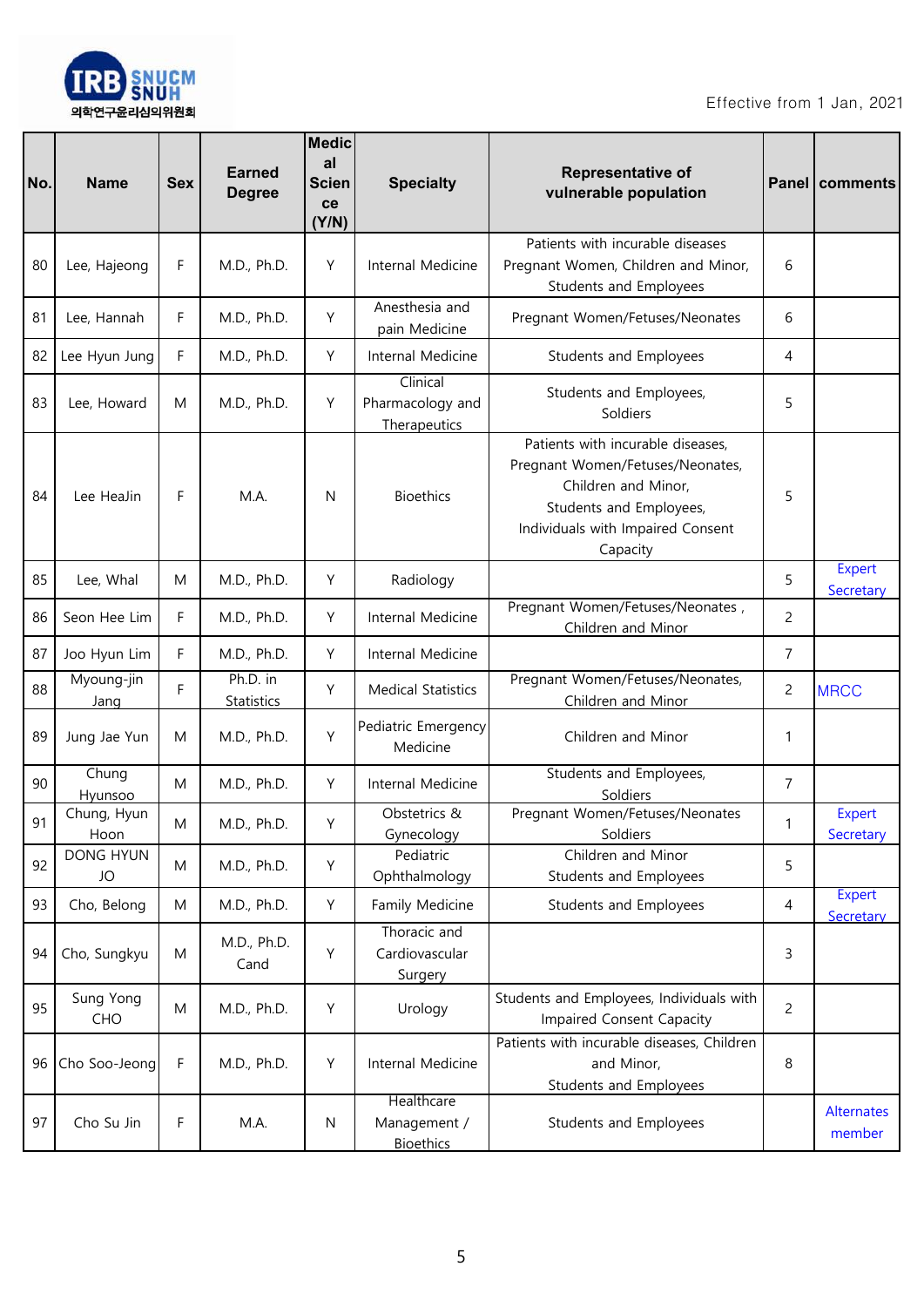

| No. | <b>Name</b>          | <b>Sex</b> | <b>Earned</b><br><b>Degree</b> | <b>Medic</b><br>al<br><b>Scien</b><br>ce<br>(Y/N) | <b>Specialty</b>                          | Representative of<br>vulnerable population                                                                                |                | Panel   comments            |
|-----|----------------------|------------|--------------------------------|---------------------------------------------------|-------------------------------------------|---------------------------------------------------------------------------------------------------------------------------|----------------|-----------------------------|
| 98  | Cho, Young<br>Dae    | M          | M.D., Ph.D.                    | Y                                                 | Neurosurgery                              | Individuals with Impaired Consent<br>Capacity                                                                             | 4              |                             |
| 99  | Cho eun jung         | F          | M.S                            | Υ                                                 | Pharmacy                                  |                                                                                                                           |                | Alternates<br>member        |
| 100 | Cho, Hyun-Jai        | M          | M.D., Ph.D.                    | Y                                                 | Internal Medicine                         | Patients with incurable diseases<br>Students and Employees, Individuals with<br>Impaired Consent Capacity                 | 8              | <b>Expert</b><br>Secretary  |
| 101 | Chie, Eui Kyu        | M          | M.D., Ph.D.                    | Υ                                                 | Radiation Oncology                        |                                                                                                                           | 5              | <b>Expert</b><br>Secretary  |
| 102 | Jin, Ung Sik         | M          | M.D., Ph.D.                    | Υ                                                 | lastic &<br>Reconstructive<br>Surgery     | Patients with incurable diseases, Students<br>and Employees                                                               | 1              |                             |
|     | 103 Cha, Jeong Hee   | F          | B.A                            | Υ                                                 | Pathology                                 | Pregnant Women/Fetuses/Neonates<br>Students and Employees                                                                 |                | <b>Alternates</b><br>member |
| 104 | Choy, Young<br>Bin   | M          | Ph.D. in<br>Engineering        | Υ                                                 | Biomedical<br>Engineering                 | Students and Employees                                                                                                    | 5              |                             |
| 105 | Yunhee Choi          | F          | Ph.D. in<br><b>Statistics</b>  | Υ                                                 | <b>Medical Statistics</b>                 | Pregnant Women/Fetuses/Neonates,<br>Children and Minor,<br>Students and Employees                                         | 7              | <b>MRCC</b>                 |
| 106 | Jae-Woong<br>Choi    | M          | M.D., Ph.D.                    | Υ                                                 | Thoracic and<br>Cardiovascular<br>Surgery |                                                                                                                           | 4              |                             |
| 107 | Choi, Jung<br>Yoon   | F          | M.D.                           | Υ                                                 | Pediatric<br>Hematology-<br>Oncology      | Patients with incurable diseases<br>Pregnant Women/Fetuses/Neonates,<br>Children and Minor                                | $\overline{c}$ |                             |
| 108 | Jeong Yun<br>Choi    | F          | M.S                            | Υ                                                 | Pharmacy                                  |                                                                                                                           |                | <b>Alternates</b><br>member |
| 109 | Choe, Pyoeng<br>Gyun | M          | M.D., Ph.D.                    | Y                                                 | Internal Medicine                         | Soldiers                                                                                                                  | $\overline{7}$ |                             |
|     | 110 Paeng, Jin Chul  | M          | M.D., Ph.D.                    | Υ                                                 | Nuclear Medicine                          | Patients with incurable diseases,<br>Students and Employees,<br>Soldiers<br>Individuals with Impaired Consent<br>Capacity | 6              | <b>Expert</b><br>Secretary  |
| 111 | Seo Kyung<br>Hahn    | F          | Ph.D. in<br>Statistics         | Y                                                 | <b>Medical Statistics</b>                 |                                                                                                                           | 4              | <b>MRCC</b>                 |
| 112 | Seung Seok<br>Han    | M          | M.D., Ph.D.                    | Y                                                 | Internal Medicine                         |                                                                                                                           | 1              |                             |
|     | 113 Han, Jung-Kyu    | M          | M.D., Ph.D.                    | Υ                                                 | Internal Medicine                         |                                                                                                                           | $\overline{c}$ |                             |
|     | 114 Han, Hyuk-Soo    | ${\sf M}$  | M.D., Ph.D.                    | Y                                                 | Orthopedic Surgery                        |                                                                                                                           | 5              | <b>Expert</b><br>Secretary  |
| 115 | Hong, Kyung<br>Taek  | ${\sf M}$  | M.D.                           | Υ                                                 | Pediatric<br>Hematology-<br>Oncology      | Children and Minor                                                                                                        | 1              |                             |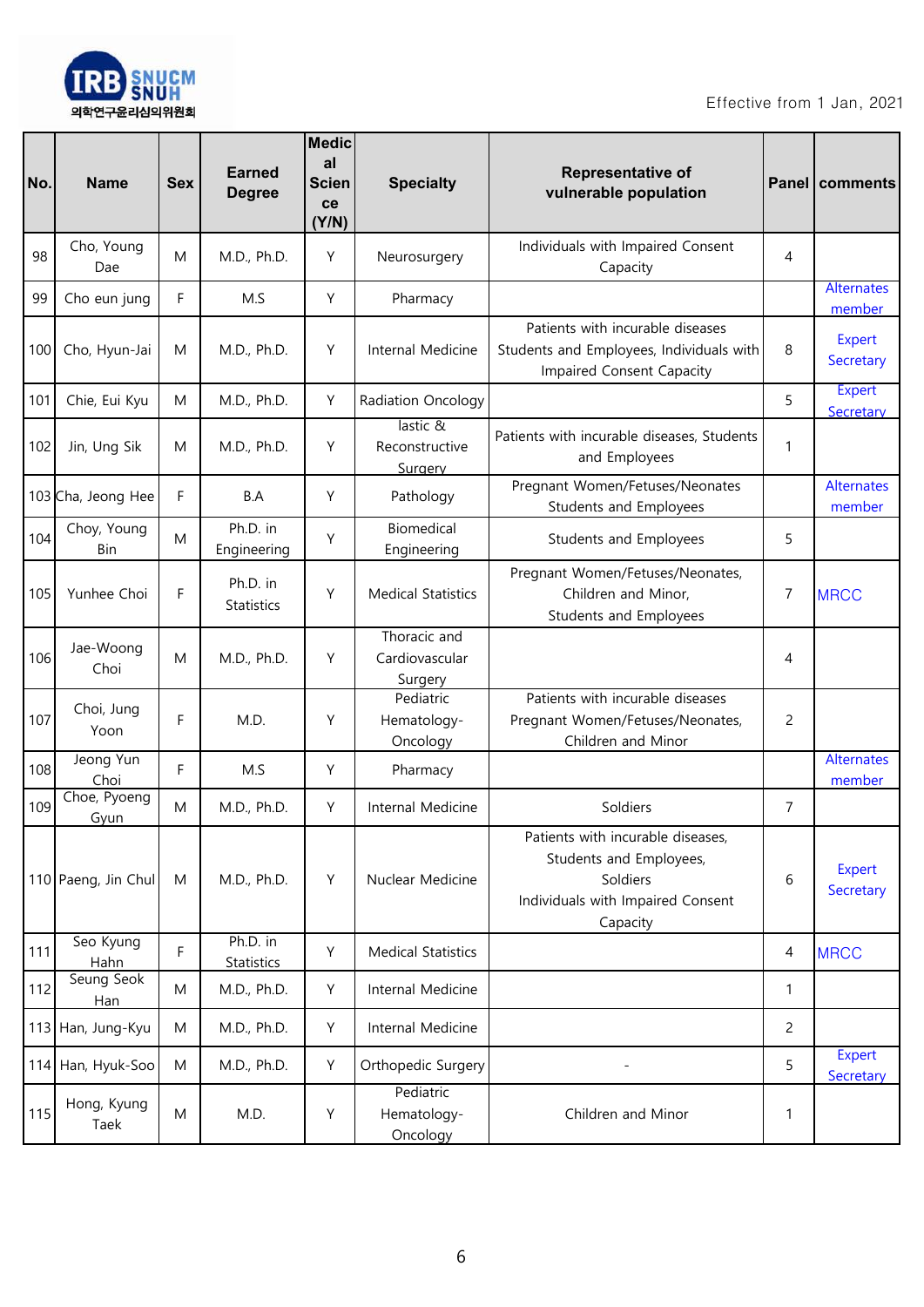

| No. | <b>Name</b>       | Sex | <b>Earned</b><br><b>Degree</b> | Medic<br>al<br><b>Scien</b><br>ce<br>(Y/N) | <b>Specialty</b> | <b>Representative of</b><br>vulnerable population |   | <b>Panel comments</b> |
|-----|-------------------|-----|--------------------------------|--------------------------------------------|------------------|---------------------------------------------------|---|-----------------------|
| 116 | Eung Soo<br>Hwang | M   | M.D., Ph.D.                    | v                                          | Microbiology     | $\overline{\phantom{0}}$                          | 4 |                       |

## **Ⅱ.Non-Affiliated**

| No.            | <b>Name</b>       | <b>Sex</b> | <b>Earned</b><br><b>Degree</b> | <b>Medic</b><br>al<br><b>Scien</b> | <b>Specialty</b>                        | <b>Representative of</b><br>vulnerable population                                                                                                                                    |                | Panel   comments |
|----------------|-------------------|------------|--------------------------------|------------------------------------|-----------------------------------------|--------------------------------------------------------------------------------------------------------------------------------------------------------------------------------------|----------------|------------------|
| 1              | KIM, YONG KIL     | M          | Ph.D.                          | N                                  | Science of Law                          |                                                                                                                                                                                      | 2              |                  |
| 2              | Hyun Howi Kim     | F          | B.A                            | N                                  | Mediation,<br>Meditation,<br>Counseling | Patients with incurable diseases,<br>Pregnant Women, Children and Minor,<br>Individuals with Impaired Consent<br>Capacity                                                            | 6              |                  |
| 3              | Hye-Yeon-Kim      | F          | B.A                            | N                                  | Science of Law                          | Students and Employees<br>Individuals with Impaired Consent<br>Capacity                                                                                                              | 7              |                  |
| 4              | Hosoo Ryu         | F          | <b>LLB</b>                     | N                                  | Law, English                            | Patients with incurable diseases,<br>Pregnant Women, Children and Minor,<br><b>Students and Employees</b>                                                                            | 5              |                  |
| 5              | Hye Young<br>Park | F          | M.A.                           | N                                  | Social Welfare                          | Patients with incurable diseases,<br>Pregnant Women/Fetuses/Neonates,<br>Children and Minor                                                                                          | 2.4            |                  |
| 6              | Eun Ha Song       | F          | <b>MSW</b>                     | N                                  | Social Welfare                          | Patients with incurable diseases, Pregnant<br>Women/Fetuses/Neonates, Children and<br>Minor                                                                                          | 3              |                  |
| $\overline{7}$ | Jin Young Ahn     | M          | M.E                            | N                                  | Engineering, Law                        |                                                                                                                                                                                      | 8              |                  |
| 8              | YEONG CHAN<br>LIM | M          | <b>MBA</b>                     | N                                  | <b>Business</b><br>Management           | Students and Employees,<br>Soldiers, Individuals with Impaired<br>Consent Capacity                                                                                                   | 1              |                  |
| 9              | AE RI JUNG        | F          | M.A                            | N                                  | Korean literature                       | Pregnant Women/Fetuses/Neonates,<br>Children and Minor                                                                                                                               | $\mathbf{1}$   |                  |
|                | 10 Gug Hyeon Cho  | M          | Ph.D., S.J.D.                  | N                                  | Policy Sciences, Law                    | Students and Employees<br>Individuals with Impaired Consent<br>Capacity                                                                                                              | 5              |                  |
| 11             | Su Jin Cho        | F          | Ph.D.                          | N                                  | Biological science,<br>Law              | Patients with incurable diseases,<br>Pregnant Women/Fetuses/Neonates,<br>Children and Minor<br>Students and Employees,<br>Soldiers,<br>Individuals with Impaired Consent<br>Capacity | 6              |                  |
| 12             | Yu Jin - Cho      | F.         | M.A.                           | N                                  | <b>Business</b><br>Management           | Pregnant Women/Fetuses/Neonates,<br>Children and Minor                                                                                                                               | $\overline{7}$ |                  |